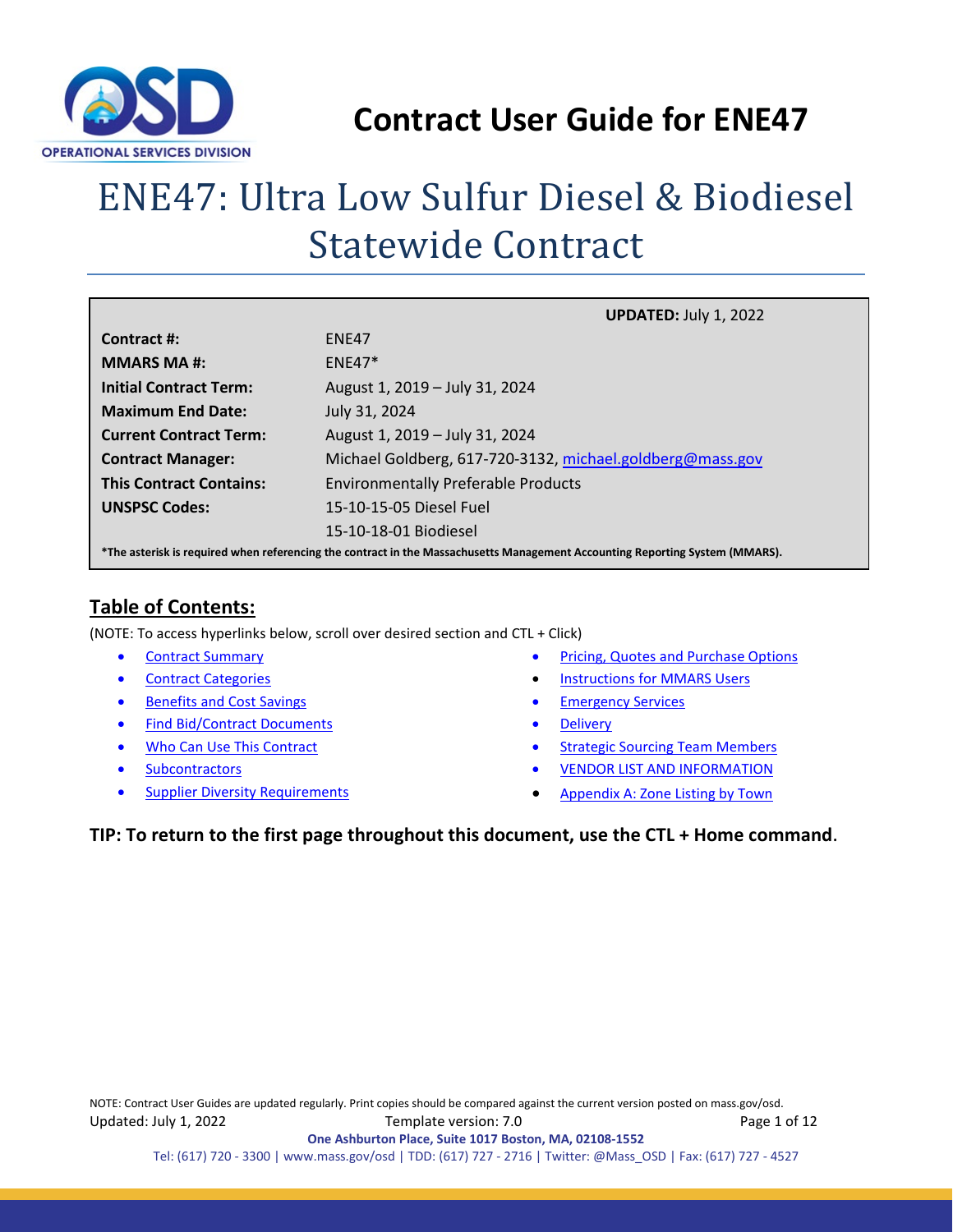

#### <span id="page-1-0"></span>**Contract Summary**

This is a Statewide Contract for the purchase and delivery of Ultra Low Sulfur Diesel and Biodiesel. This contract has an additional category not offered in previous contracts which is the option to lock in a fixed price on the purchase of Ultra Low Sulfur Diesel, this is offered in category 3.

Eligible Entities wishing to participate in this contract must make arrangements with the appropriate awarded vendor and must remain with the vendor for twelve months or the remainder of the contract term. Vendors have been directed to request this commitment in writing.

## Changes starting July 1, 2021

Per [Executive Order 594](https://www.mass.gov/executive-orders/no-594-leading-by-example-decarbonizing-and-minimizing-environmental-impacts-of-state-government) signed by Governor Baker on April 22, 2021, all executive branch agencies, public institutions of higher education, and the MBTA non-revenue fleet must meet the following requirements as of **July 1, 2021**.

- The aforementioned state entities that are subject to Executive Order 594 and that purchase and store diesel fuel at their own facilities shall ensure that any diesel fuel purchased for use in motor vehicles owned and operated by Commonwealth entities shall consist of at least 5% biofuels (i.e., B5). Said biofuels must meet the minimum fuel content specifications outlined in [Leading by Example](https://www.mass.gov/leading-by-example-program) guidance. The B5 or higher biofuel blends purchased through statewide contract ENE47 meet these specifications.
- Agencies shall work with Leading by Example to identify opportunities to increase the biodiesel portion of vehicle fuel consumed to as high a level as is practicable.
- Agencies may be exempt from this requirement if said biodiesel is not readily available or is costprohibitive, or if a specific performance constraint is identified.
- Agencies shall also strive to utilize biodiesel fuels in other equipment as is appropriate.

### <span id="page-1-1"></span>**Contract Categories**

This contract includes 3 categories of as listed below. Category 1: Ultra Low Sulfur Diesel Category 2: Biodiesel Category 3: Fixed Pricing for Ultra Low Sulfur Diesel

### <span id="page-1-2"></span>**Benefits and Cost Savings**

Statewide contracts are an easy way to obtain benefits for your organization by leveraging the Commonwealth's buying power, solicitation process, contracting expertise, vendor management and oversight, and the availability of environmentally preferable products.

- Competitive Pricing
- Qualified and Experienced Vendor
- Prompt Pay Discount
- Lower differential pricing for the purchase of 8,000 gallons or more

NOTE: Contract User Guides are updated regularly. Print copies should be compared against the current version posted on mass.gov/osd. Updated: July 1, 2022 Template version: 7.0 Page 2 of 12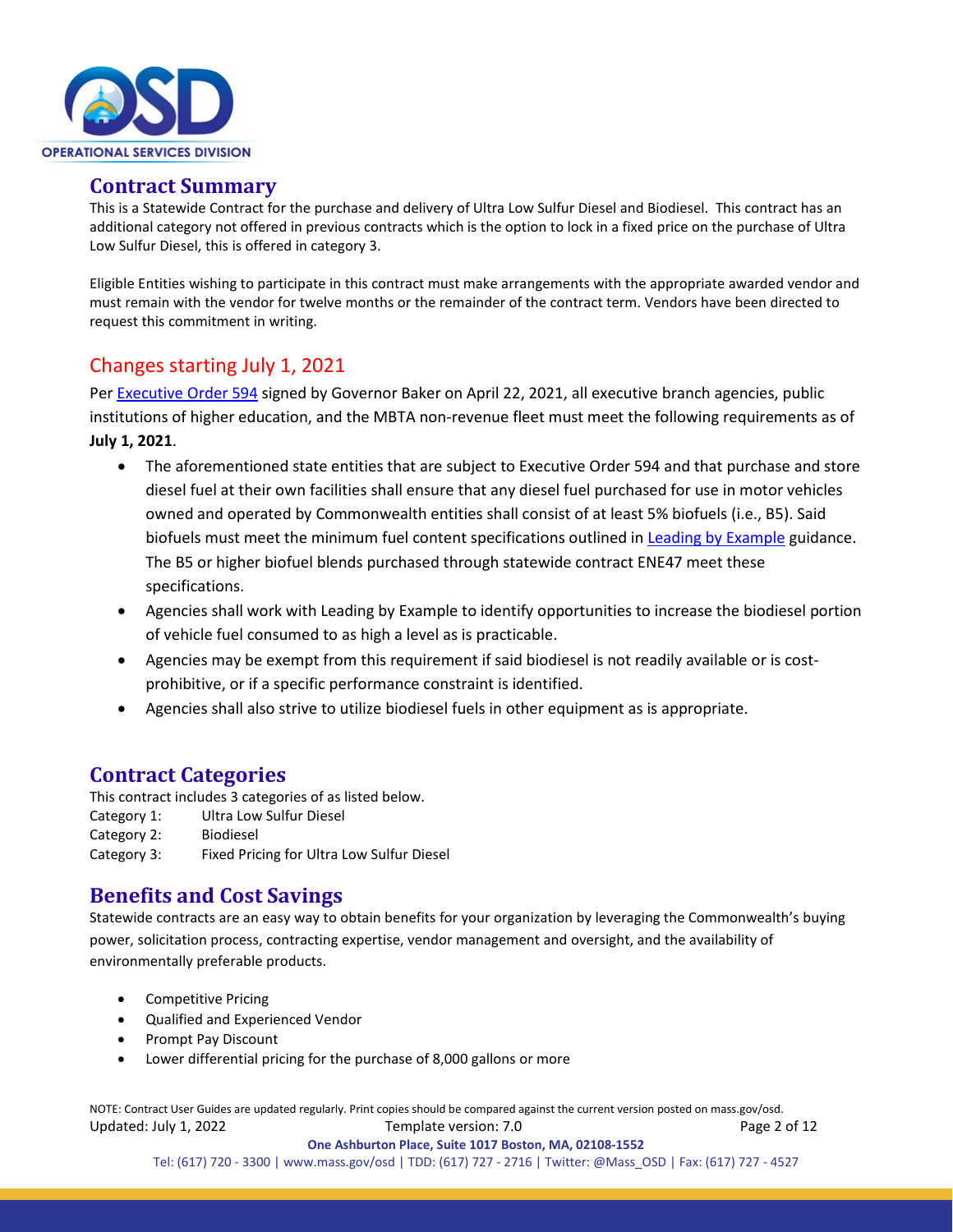

### <span id="page-2-0"></span>**Find Bid/Contract Documents**

To find all contract-specific documents, including the Contract User Guide, RFR, specifications, and other attachments, visi[t COMMBUYS.com](http://www.commbuys.com/) and search for ENE47 to find related Master Blanket Purchase Order (MBPO's) information. All common contract documents are located in the "Master Contract Record" Master Blanket Purchase Order (MBPO) for ENE47 and can be accessed directly by visiting Master Blanket Purchase Order **[PO-20-1080-OSD03-SRC01-17012.](https://www.commbuys.com/bso/external/purchaseorder/poSummary.sdo?docId=PO-20-1080-OSD03-SRC01-17012&releaseNbr=0&parentUrl=contract)**

## <span id="page-2-1"></span>**Who Can Use This Contract**

#### **Applicable Procurement Law**

Executive Branch Goods and Services: MGL c. 7, § 22; c. 30, § 51, § 52; 801 CMR 21.00;

#### **Eligible Entities**

Please see the standard list of Eligible Entities on our [Eligible Entities Which May Use Statewide Contracts](https://www.mass.gov/info-details/why-use-statewide-contracts#eligible-entities-which-may-use-statewide-contracts-) webpage.

- 1. Cities, towns, districts, counties and other political subdivisions
- 2. Executive, Legislative and Judicial Branches, including all Departments and elected offices therein;
- 3. Independent public authorities, commissions and quasi-public agencies
- 4. Local public libraries, public school districts and charter schools;
- 5. Public Hospitals, owned by the Commonwealth;
- 6. Public institutions of high education
- 7. Public Purchasing Cooperatives;
- 8. Non-profit, UFR-certified organizations that are doing business with the Commonwealth;
- 9. Other states and territories with no prior approval by the State Purchasing Agent required; and
- 10. Other entities when designated in writing by the State Purchasing Agent.

#### <span id="page-2-2"></span>**Subcontractors**

The awarded vendor's use of subcontractors is subject to the provisions of the Commonwealth's Terms and Conditions and Standard Contract Form, as well as other applicable terms of this Statewide Contract. It is permissible to use subcontractors to provide services to the Commonwealth under ENE47. However, the primary Contractor will be held responsible for any and all performance of the subcontractor. Subcontracting will not increase the prices offered by the Contractor in response to this RFR.

## <span id="page-2-3"></span>**Supplier Diversity Requirements**

When selecting contractors and placing orders, Executive departments shall utilize diverse and small businesses to the extent possible based on contract terms, SDO and departmental policies, laws, and regulations. Additionally, departments shall make a preference for contractors with higher SDP commitments and/or performance whenever such information is available (or is requested from contractors by the department) and the preference is feasible.

OSD provides up-to-date information on the availability of diverse and small businesses on statewide contracts through th[e Statewide Contract Index](https://www.mass.gov/doc/statewide-contract-index/download) available on the COMMBUYS home page. See the "Programs (SDO and SBPP)" tab for current certification and small business status of contractors on this contract.

NOTE: Contract User Guides are updated regularly. Print copies should be compared against the current version posted on mass.gov/osd. Updated: July 1, 2022 Template version: 7.0 Page 3 of 12 **One Ashburton Place, Suite 1017 Boston, MA, 02108-1552**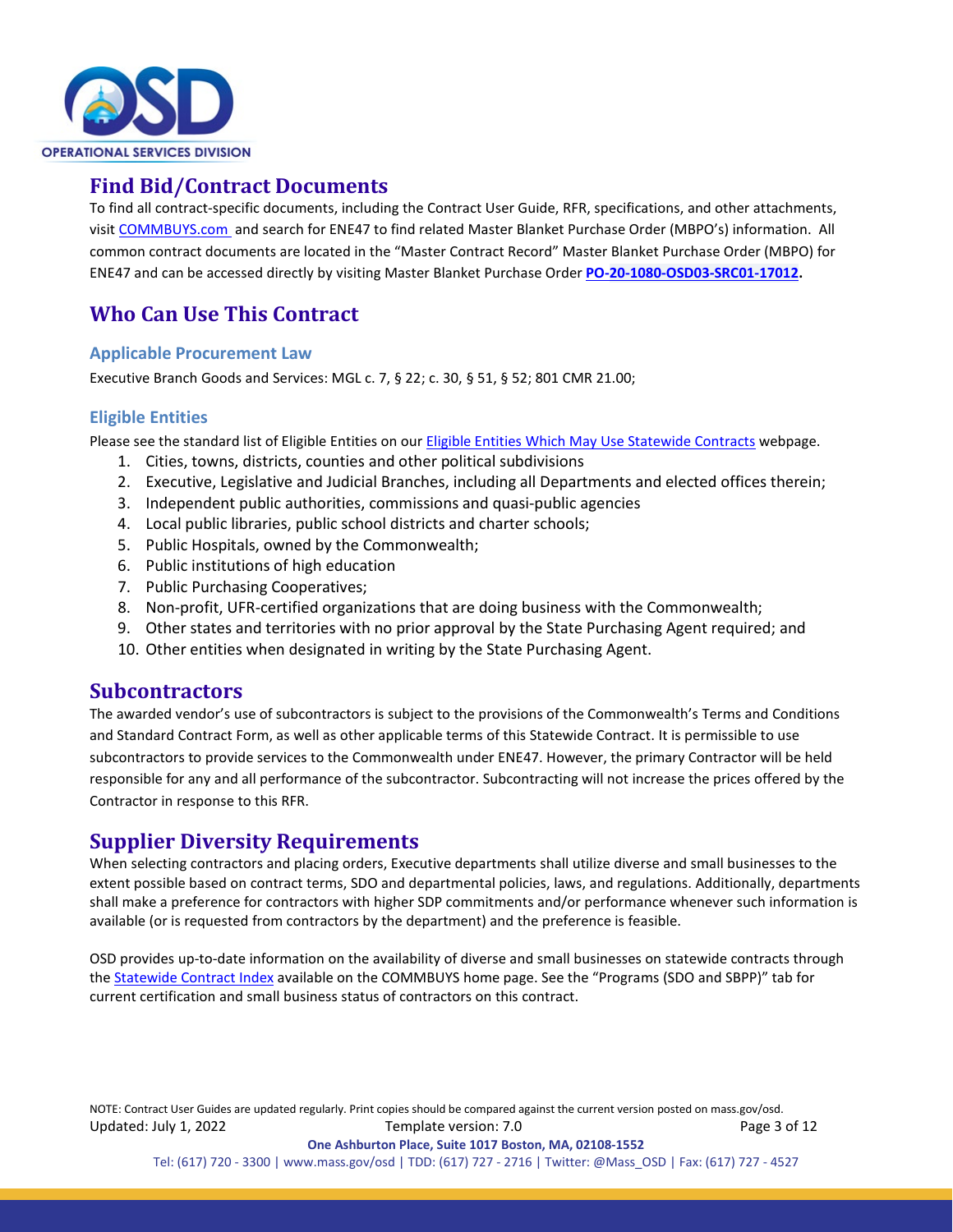

When soliciting quotes, the following requirements apply:

| <b>Expected annual</b><br>value of the RFQ | <b>RFQ process requirements</b>                                                                                                                                                                                                                                                                                                                                                                                                                                                                                                                                                                                                                                                                                                                                                                                              |
|--------------------------------------------|------------------------------------------------------------------------------------------------------------------------------------------------------------------------------------------------------------------------------------------------------------------------------------------------------------------------------------------------------------------------------------------------------------------------------------------------------------------------------------------------------------------------------------------------------------------------------------------------------------------------------------------------------------------------------------------------------------------------------------------------------------------------------------------------------------------------------|
| Less than or equal<br>to \$250,000/year    | Notify at least two small businesses capable of providing the product or service<br>of the opportunity, if available.<br>Include SBPP contract language and place it prominently within the RFQ.<br>$\bullet$<br>Evaluate bids received from, and award a contract to, an SBPP-participating<br>$\bullet$<br>small business that meets the department's best value criteria.<br>Award to a large business only if there is no SBPP participating business meeting<br>٠<br>departments' best value criteria.<br>Conduct a clarification/BAFO/negotiation before disqualifying an SBPP-<br>$\bullet$<br>participating business based on price or desirable criteria.<br>See the Best Value Evaluation of Responses to Small Procurements: A Guide for<br>$\bullet$<br><b>Strategic Sourcing Teams for additional guidance.</b> |
| More than<br>\$250,000/year                | Notify at least two diverse and/or small businesses capable of providing the<br>product or service of the opportunity, if available.<br>Make a preference for contractors with higher SDP commitments and/or<br>$\bullet$<br>performance whenever such information is available (or is requested from<br>contractors by the department) and the preference is feasible.<br>Note: Departments may ask the prime Contractor for an additional SDP<br>commitment specifically related to the Department's purchase or engagement.<br>SDP spending for such a purchase or engagement must be reported by the<br>Contractor using the SDP Reporting Form directly to the Department and may<br>not be included in any other SDP reporting filed by the Contractor.                                                                |

OSD provides up-to-date information on the availability of diverse and small businesses on statewide contracts through th[e Statewide Contract Index](https://www.mass.gov/doc/statewide-contract-index/download) available on the COMMBUYS home page. See the "Programs (SDO and SBPP)" tab for current certification and small business status of contractors on this contract.

## <span id="page-3-0"></span>**Pricing, Quote and Purchase Options**

#### **Purchase Options**

All orders should reference ENE47 to ensure buyer's get statewide contract pricing. The purchase options identified below are the only acceptable options that may be used on this contract. Purchases made through this contract will be direct, outright purchases.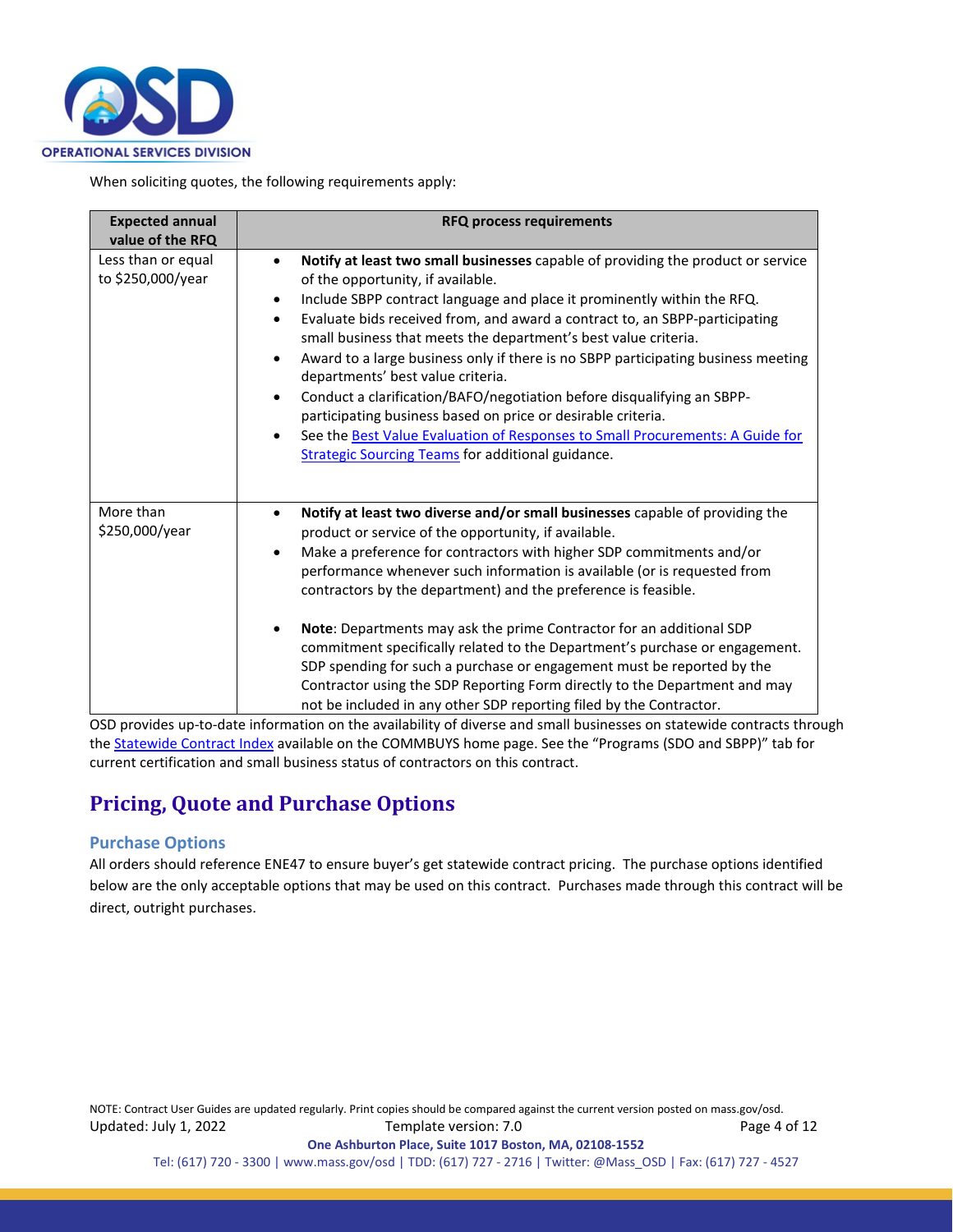

#### **Pricing Options**

• **Category 1 & 2** - calls for the delivery of Ultra Low Sulfur Diesel (ULSD) and Biodiesel (year round blend of B5, with the options to purchase blends of B10, B15 and B20) to be purchased at a fixed differential price to be applied to the low wholesale Boston Price as published daily in the OPIS-Oil Price Daily (Formerly the JOC). Additional taxes and federal environmental fees will be billed as separate line items on invoices.

Pricing of ULSD and Biodiesel is calculated as: Summer Blend (Apr-Sep) ULSD Pricing Ultra-Low Sulfur Diesel + Applicable Differential Price = Total Summer Blend Price

Winter Blend (Oct-Mar) ULSD Pricing Ultra-Low Sulfur Diesel Premium\* + Applicable Differential Price = Total Winter Blend Price

\**Listed as "w/additive"*

• **Category 3 -** calls for the delivery of Ultra Low Sulfur Diesel (ULSD) to be purchased at fixed price, Ceiling/Not-to-Exceed: Contract discounts and other pricing published under the contract represents "ceiling" or "not-toexceed" pricing, and may be further negotiated.

#### **Product/Service Pricing and Finding Vendor Price Files**

Product pricing may be found by:

#### Category 1 & 2, Indexed Pricing

To find the published daily index wholesale price, go to the **ENEFY23 Daily Pricing Index MBPO** record on COMMBUYS.

To access the record manually:

- Go t[o www.commbuys.com.](http://www.commbuys.com/)
- Click on "Contract & Bid Search" on the log-in page.
- Click the radio button for Contracts/Blankets.
- In the Contract/Blanket Description field, type in **ENEFY23**
- Then click "Find It" (note: hitting Enter won't work, you must click Find It).
- Access MBPO record numbe[r PO-23-1080-OSD03-SRC3-25789.](https://www.commbuys.com/bso/external/purchaseorder/poSummary.sdo?docId=PO-23-1080-OSD03-SRC3-25789&releaseNbr=0&external=true&parentUrl=close)
- Under attachments open the Daily Index file for the date you would like to view. Diesel Prices are second from the top.

The Less Than Truckload Differential (LTL) pricing is applicable for all deliveries 7,999 gallons and under. The Truckload Differential (TL) pricing is applicable for deliveries of 8,000 gallons or more.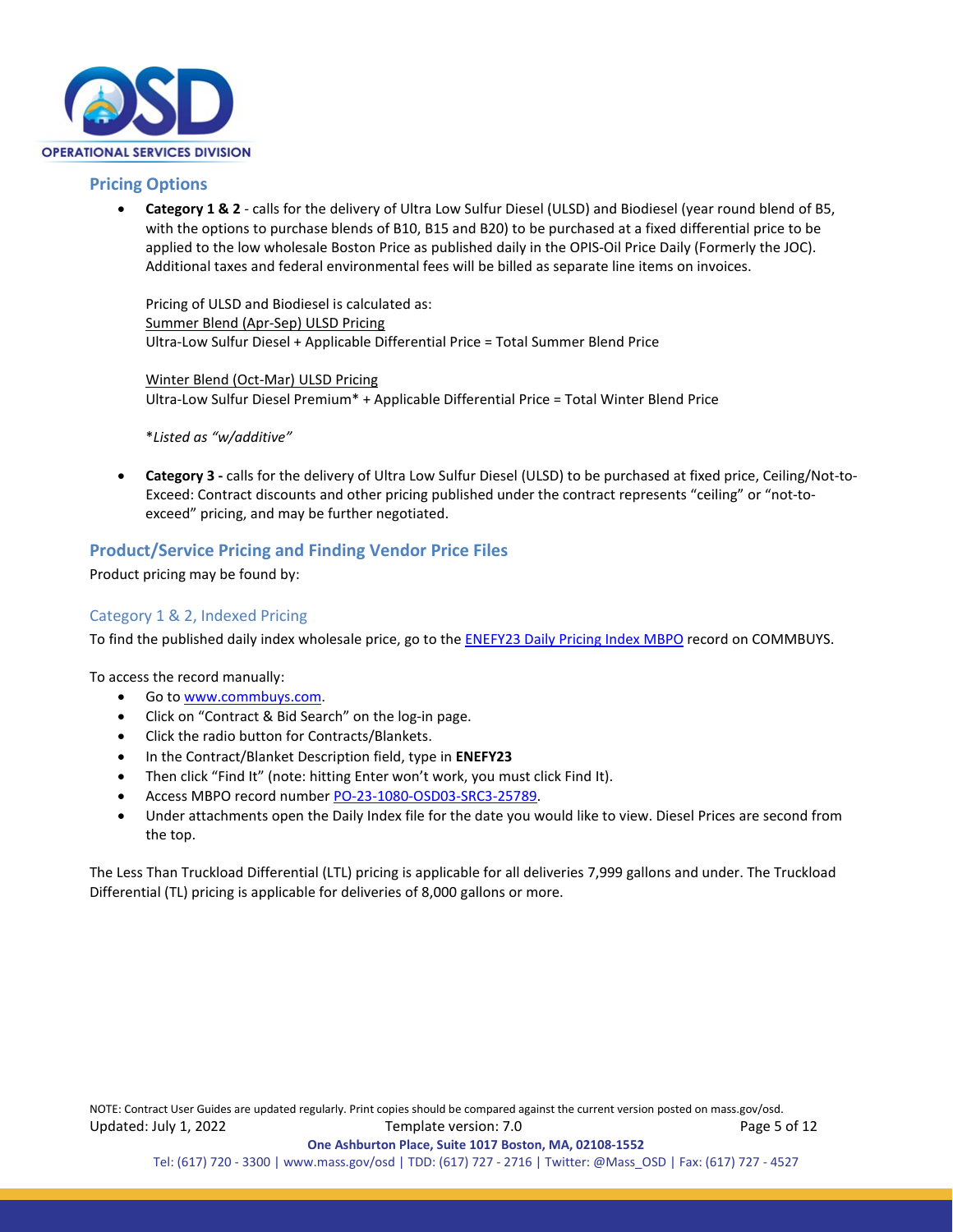

#### **ULSD Differential Pricing-Effective 08/1/19:**

| Zone   | Vendor                  | <b>ULSD</b><br><b>ULSD PRM</b> | <b>ULSD</b><br><b>ULSD PRM</b> |
|--------|-------------------------|--------------------------------|--------------------------------|
|        |                         | <b>LTL</b>                     | TL                             |
| Zone 1 | Dennis K. Burke         | 0.0882                         | 0.0448                         |
| Zone 2 | Dennis K. Burke         | 0.1282                         | 0.0643                         |
| Zone 3 | Dennis K. Burke         | 0.1282                         | 0.0722                         |
| Zone 4 | Dennis K. Burke         | 0.1232                         | 0.0992                         |
| Zone 5 | Dennis K. Burke         | 0.1232                         | 0.0737                         |
| Zone 6 | Dennis K. Burke         | 0.1622                         | 0.0975                         |
| Zone 7 | Dennis K. Burke         | 0.1132                         | 0.0959                         |
| Zone 8 | East River Energy, Inc. | 0.3682                         | 0.0772                         |

#### **Biodiesel Differential Pricing-Effective 12/31/20:**

| Zone | <b>Vendor</b>  | <b>B5</b><br><b>LTL</b> | <b>B5</b><br>ΤL | <b>B10</b><br><b>LTL</b> | <b>B10</b><br>ΤL | <b>B15</b><br><b>LTL</b> | <b>B15</b><br>ΤL | <b>B20</b><br>LTL | <b>B20</b><br>ΤL |
|------|----------------|-------------------------|-----------------|--------------------------|------------------|--------------------------|------------------|-------------------|------------------|
| 1    | Dennis K Burke | 0.1582                  | 0.0598          | 0.1882                   | 0.0748           | 0.2182                   | 0.0898           | 0.2482            | 0.1048           |
| 2    | Dennis K Burke | 0.1942                  | 0.0792          | 0.2242                   | 0.0942           | 0.2542                   | 0.1092           | 0.2842            | 0.1242           |
| 3    | Dennis K Burke | 0.1942                  | 0.0872          | 0.2242                   | 0.1022           | 0.2542                   | 0.1172           | 0.2842            | 0.1322           |
| 4    | Dennis K Burke | 0.2372                  | 0.1142          | 0.2672                   | 0.1292           | 0.2972                   | 0.1442           | 0.3272            | 0.1592           |
| 5    | Dennis K Burke | 0.2372                  | 0.1142          | 0.2672                   | 0.1292           | 0.2972                   | 0.1442           | 0.3272            | 0.1592           |
| 6    | Dennis K Burke | 0.2472                  | 0.1142          | 0.2772                   | 0.1292           | 0.3072                   | 0.1442           | 0.3372            | 0.1592           |
| 7    | Dennis K Burke | 0.1772                  | 0.1109          | 0.2072                   | 0.1259           | 0.2372                   | 0.1409           | 0.2672            | 0.1559           |
| 8    | Dennis K Burke | 0.4342                  | 0.2042          | 0.4642                   | 0.2192           | 0.4942                   | 0.2342           | 0.5242            | 0.2492           |

#### Category 3, Fixed Pricing for Ultra Low Sulfur Diesel

The delivery of Ultra Low Sulfur Diesel (ULSD) is purchased as a fixed adder over the weighted average price of the NYMEX for ULSD. The weighted average will be determined at time of purchase by averaging the number of months and/or gallons needed. It is strongly encouraged that eligible entities solicit quotes in zones with

NOTE: Contract User Guides are updated regularly. Print copies should be compared against the current version posted on mass.gov/osd. Updated: July 1, 2022 Template version: 7.0 Page 6 of 12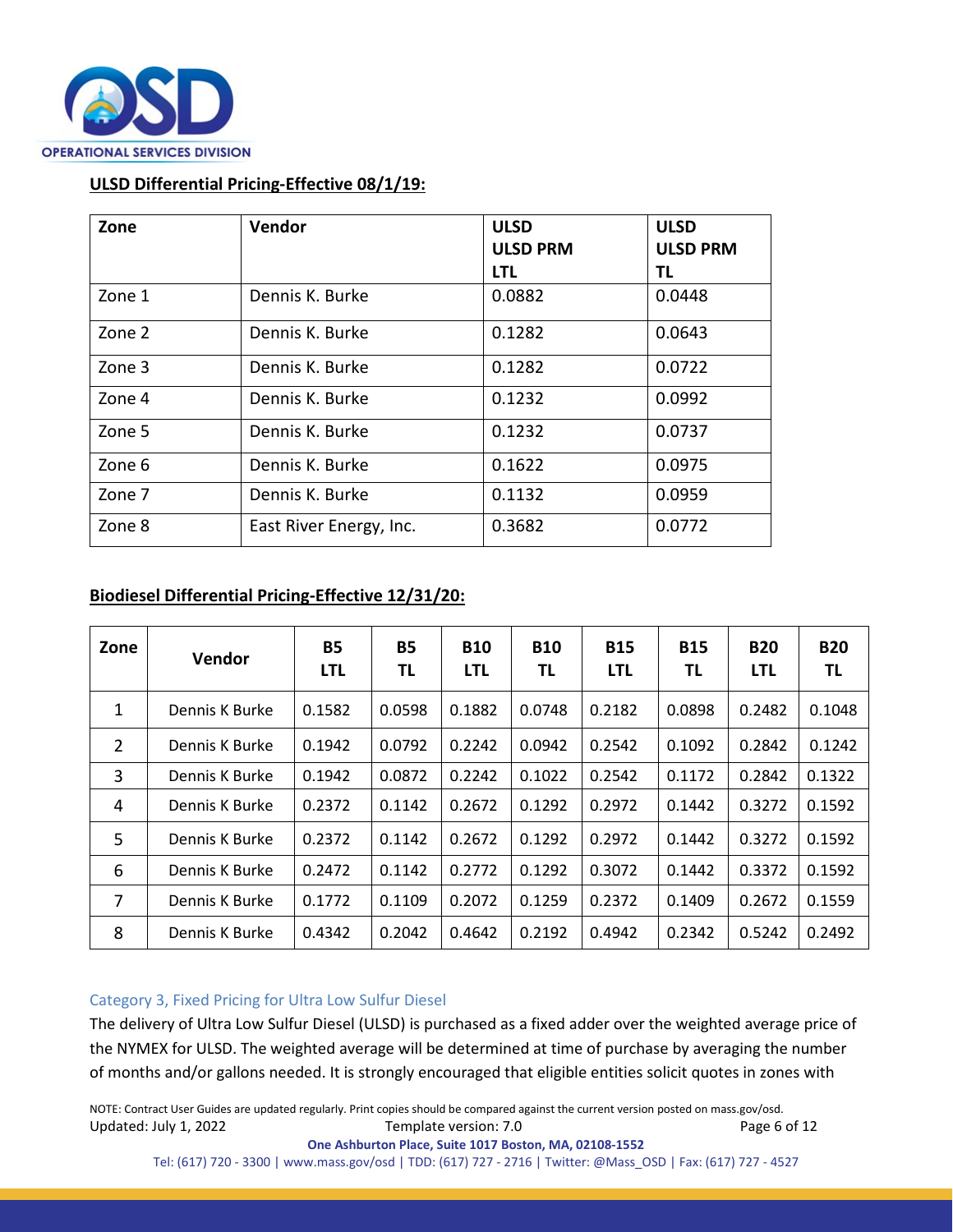

multiple awarded vendors. Vendors will work with the individual purchasing entities to determine specific time to lock into the NYMEX, when it is deemed to be most advantageous. The specific volume will be verified when NYMEX is locked in by the purchasing entities. Purchasing Entities reserves the right to roll over purchases to additional months if needed. It is the responsibility of the Contractor and Purchasing Entity to come to a decision of how unused gallons will be handled prior to entering into an agreement and to ensure that this agreement is in writing.

**Please note this fixed adder is ceiling, not to exceed pricing. Eligibility entities reserve the right to negotiate a lower fixed adder based on total gallons with the vendor. A minimum of 42,000 gallons must be purchased by the Eligible Entity. It is at the discretion of the Contractor to enter into any agreements less than 42,000 gallons.**

| <b>Vendor</b>            | $\blacksquare$<br>Zone | $\sim$<br>Zone | m<br>Zone | 4<br>Zone | n,<br>Zone | $\circ$<br>Zone | ↖<br>Zone | $\infty$<br>Zone |
|--------------------------|------------------------|----------------|-----------|-----------|------------|-----------------|-----------|------------------|
| Dennis K Burke           | 0.2482                 | 0.2482         | 0.2482    | 0.3272    | 0.2922     | 0.3372          | 0.2672    | 0.5242           |
| Global Montello          | 0.2834                 | 0.2824         | 0.2856    | 0.3930    | 0.2661     | 0.3092          | 0.3037    | 0.8694           |
| <b>East River Energy</b> |                        |                |           |           |            |                 | 0.4299    | 0.5599           |
| Sprague Energy           | 0.3700                 | 0.3900         | 0.4400    | 0.4200    |            |                 | 0.5400    | 0.7400           |

#### **Applicable Taxes/Fees:**

The following additional taxes and federal environmental fees to be billed as separate line items on invoices:

- State Excise Tax for on-road use: \$0.24 cents per gallon
- Federal Leaking Underground Storage Tank (LUST): \$0.001 per gallon
- Federal Oil Spill Liability Trust Fund: \$0.00214 per gallon **Reinstated 1/1/2020**
- Massachusetts Uniform Oil Response Fee: \$0.00119 per gallon

#### **Setting Up a COMMBUYS Account**

COMMBUYS is the Commonwealth's electronic Market Center supporting online commerce between government purchasers and businesses. If you do not have one already, contact the COMMBUYS Help Desk to set up a COMMBUYS buyer account for your organization: (888)-627-8283 o[r OSDhelpdesk@mass.gov.](mailto:OSDhelpdesk@mass.gov)

When contacting a vendor on statewide contract, always reference ENE47 to receive contract pricing.

#### **Quick Search in COMMBUYS**

Log into COMMBUYS, and use the Search box on the COMMBUYS header bar to locate items described on the MBPO or within the vendor catalog line items. Select Contract/Blanket or Catalog from the drop-down menu.

#### **How To Purchase From The Contract**

The Operational Services Division has set up this contract to allow buyers to record contract purchases in COMMBUYS **after** the purchase has been fulfilled by the vendor. To place an order, buyers will reach out to Statewide Contract

NOTE: Contract User Guides are updated regularly. Print copies should be compared against the current version posted on mass.gov/osd. Updated: July 1, 2022 Template version: 7.0 Page 7 of 12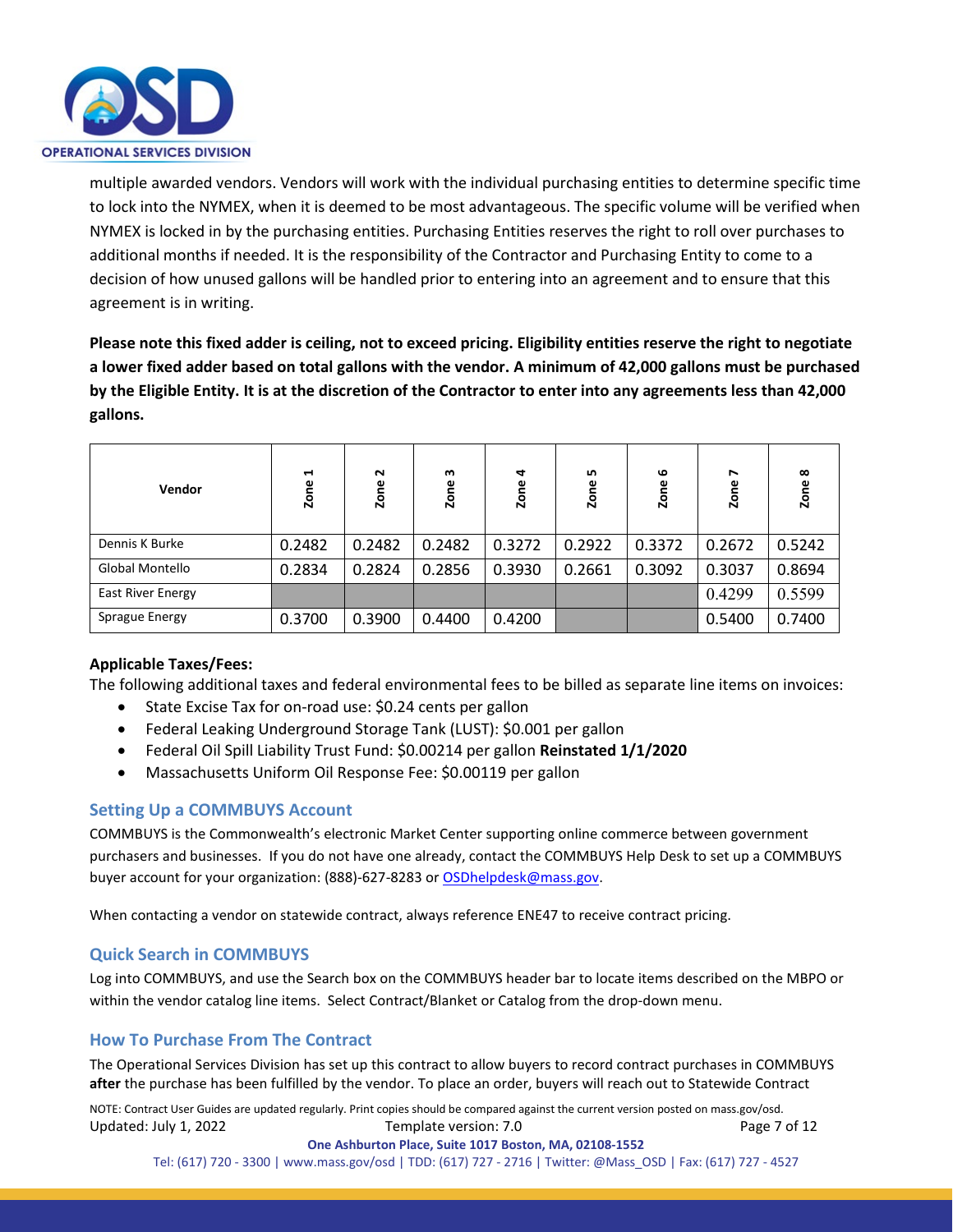

Vendors outside of COMMBUYS. Once the vendor's invoice is received, buyers will record the transaction in COMMBUYS as an RPA Release Requisition *within one month of receiving the vendor's invoice*. Use the *[How to Create an RPA Release](https://www.mass.gov/media/1528801/download)  [Requisition](https://www.mass.gov/media/1528801/download)* job aid for guidance.

#### • **Document items in COMMBUYS that have already been purchased**

This type of contract allows buyers to document a contract purchase in COMMBUYS that already has taken place through a Request for Payment Authorization (RPA) Release Requisition. It also allows MMARS users to easily keep track of spend. NOTE: MMARS and COMMBUYS do not interface –payment request and invoice should be reported in both MMARS and COMMBUYS separately. (See guidance below).

Check the Zone listing (on page 11) to determine the city or town where you will have the gasoline delivered. Contact the vendor responsible for that Zone to discuss locations, account requirements and arrange for delivery. The contract covers eight zones across the state. Each zone has one awarded contractor. These contractors are responsible for servicing the eligible users within that zone.

Contract Users should continue to place orders in the normal fashion by contacting the appropriate vendor. Orders should not be placed through COMMBUYS. The order should be recorded once invoices are received using the RPA Release function. This contract has RPA Release enabled to allow contract users to capture spend after-the-fact associated with this contract. Contract Managers have carefully selected the contracts that would qualify for RPA Release transactions. Typically this is due to system or process impracticality and/or emergency situations preventing the standard COMMBUYS purchase order processes from being followed to process paper invoices. For more details please consult the COMMBUYS Policy Document.

#### **ENE47 RPA Guidance**

When conducting your Item Search, enter **ENE47** in the Item Description field. Record the following information on the Items tab in COMMBUYS:

- Line 1: Gallons Enter the total gallons received under Quantity and the total price under Unit Price. Use *GAL* as the Unit of Measure (UOM). **This total should not include taxes.**
- Line 2: Taxes Enter 1 under Quantity and the total amount of taxes under Unit Price. Use *DO* as the UOM.
- Accurately enter the invoice number in the Invoice Number field for each item line.
- On the Attachments tab, include scanned copies of all records pertaining to the order, i.e. unofficial email quote, receipt of goods or services, final invoice, etc.

**Note**: OSD carefully selects contracts (in some cases specific contract categories or situations) that qualify for RPA Release transactions. These typically are situations where the prescribed purchasing process is impractical and/or there exists an emergency that prevents the standard COMMBUYS purchase order process.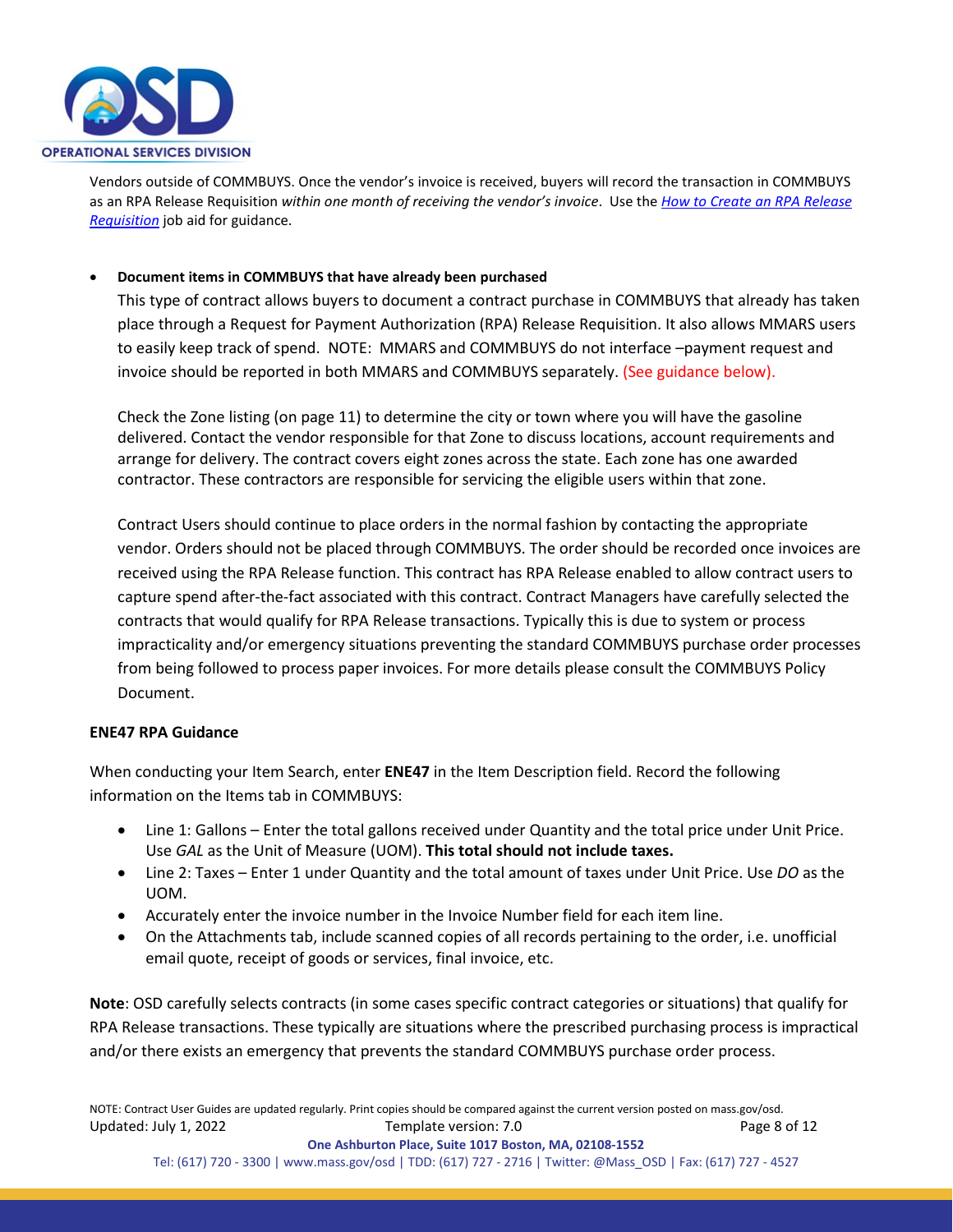

If you have a COMMBUYS question, contact the COMMBUYS Help Desk at 888-MA-State (627-8283) or [COMMBUYS@mass.gov.](mailto:COMMBUYS@mass.gov)

#### **Obtaining Quotes**

For Category 3 Fixed Price please use the Solicitation Enable[d Master Blanket Purchase Order](https://www.commbuys.com/bso/external/purchaseorder/poSummary.sdo?docId=PO-20-1080-OSD03-SRC01-16997&releaseNbr=0&parentUrl=contract) **PO-20-1080-OSD03-SRC01- [16997](https://www.commbuys.com/bso/external/purchaseorder/poSummary.sdo?docId=PO-20-1080-OSD03-SRC01-16997&releaseNbr=0&parentUrl=contract)**, contract users should always reference ENE47 when contacting vendors to ensure they are receiving contract pricing. Quotes, not including construction services, should be awarded based on best value.

For a full description of how to complete a quote in COMMBUYS visit the *[Job Aids for Buyers](https://www.mass.gov/lists/job-aids-for-buyers-using-commbuys)* webpage, and select:

 The *COMMBUYS Purchase Orders* section and choose the *How to Create a Solicitation Enabled Bid Using a Release Requisition* job aid.

#### **Other Discounts**

• **Prompt Pay Discounts:** A discount given to the buyer if paid within a certain time period. These discounts may be found in the [Vendor List and Information](#page-10-0) section below. All discounts offered will be taken in cases where the payment issue date is within the specified number of days listed by vendor and in accordance with the Commonwealth's Bill Paying Policy. Payment days will be measured from the date goods are received and accepted / performance was completed OR the date an invoice is received by the Commonwealth, whichever is later to the date the payment is issued as an EFT (preferred method) or mailed by the State Treasurer. The date of payment "issue" is the date a payment is considered "paid" not the date a payment is "received" by a Contractor.

#### <span id="page-8-0"></span>**Instructions for MMARS Users**

MMARS users must reference the MA number in the proper field in MMARS when placing orders with any contractor.

#### <span id="page-8-1"></span>**Emergency Services**

Many statewide contracts are required to provide products or services in cases of statewide emergencies. ML - 801 CMR [21](https://www.mass.gov/regulations/801-CMR-21-procurement-of-commodities-or-services-including-human-and-social-services) defines emergency for procurement purposes. Visit the Emergency Response Supplies, Services and Equipment [Contact Information for Statewide Contracts](https://www.mass.gov/doc/emergency-response-supplies-services-and-equipment-contact-information) list for emergency services related to this contract.

#### <span id="page-8-2"></span>**Delivery**

Delivery of Ultra Low Sulfur Diesel and Biodiesel must be made on days and during hours that are acceptable to contract users. Lead time for normal delivery will be 24 hours; 48 hours for holidays and weekends. Deliveries less than 500 gallons will not be subject to any additional charges or service fees. Please refer to the RFR in COMMBUYS by visiting [Master Blanket Purchase Order PO-20-1080-OSD03-SRC01-17012](https://www.commbuys.com/bso/external/purchaseorder/poSummary.sdo?docId=PO-20-1080-OSD03-SRC01-17012&releaseNbr=0&parentUrl=contract) for all delivery requirements.

NOTE: Contract User Guides are updated regularly. Print copies should be compared against the current version posted on mass.gov/osd. Updated: July 1, 2022 Template version: 7.0 Page 9 of 12 **One Ashburton Place, Suite 1017 Boston, MA, 02108-1552**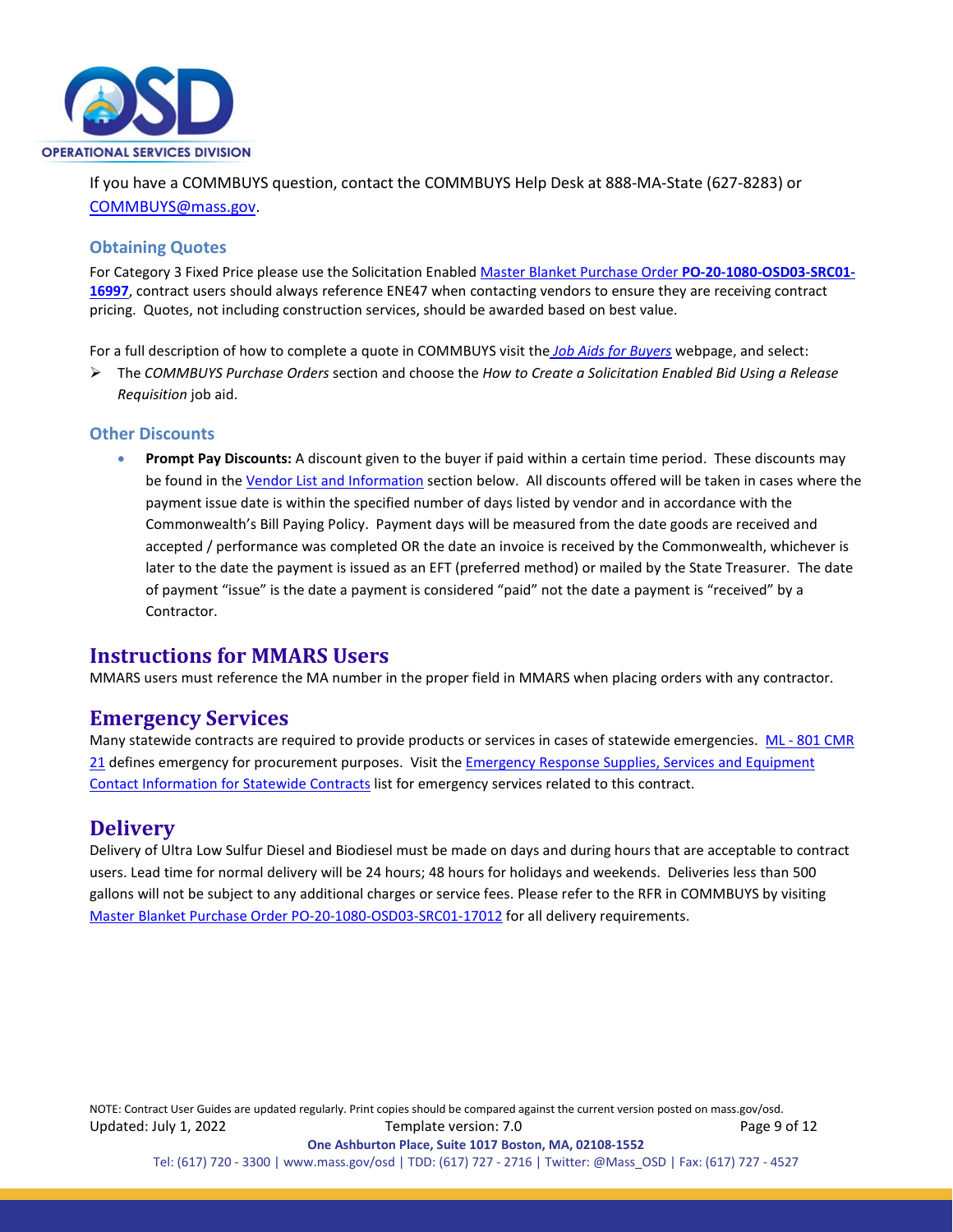

## <span id="page-9-0"></span>**Strategic Sourcing Team Members**

- Melina Limardo, MWRA
- Charles Fino, MWRA
- Michael Woods, Operational Services Division

NOTE: Contract User Guides are updated regularly. Print copies should be compared against the current version posted on mass.gov/osd. Updated: July 1, 2022 Template version: 7.0 Page 10 of 12 **One Ashburton Place, Suite 1017 Boston, MA, 02108-1552**

Tel: (617) 720 - 3300 [| www.mass.gov/osd |](http://www.mass.gov/osd) TDD: (617) 727 - 2716 | Twitter: @Mass\_OSD | Fax: (617) 727 - 4527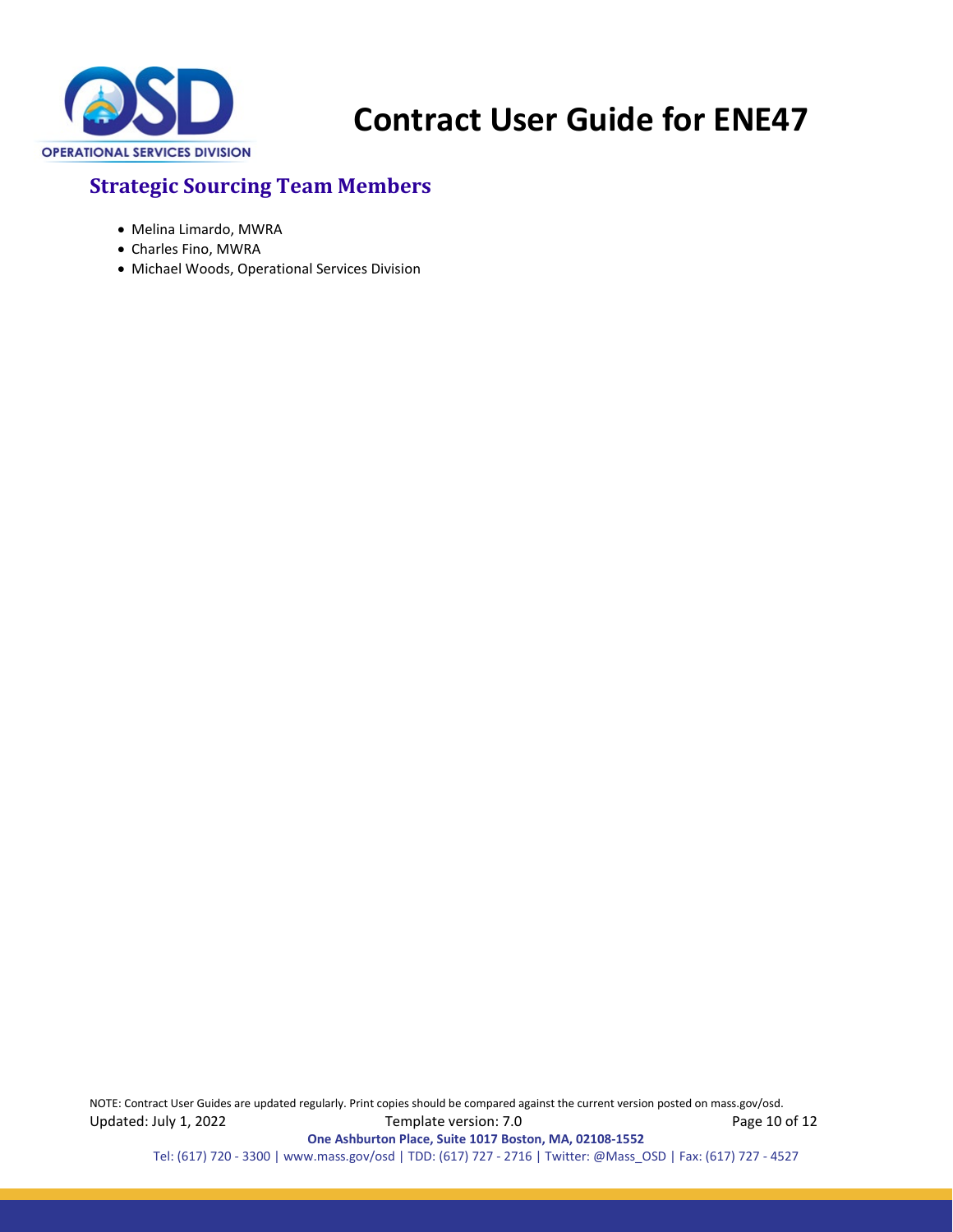

## **Vendor List and Information\***

<span id="page-10-0"></span>

| Vendor                                                                                | <b>Master Blanket</b><br><b>Purchase Order#</b> | <b>Contact Person</b> | Phone #            | <b>Email</b>                       | Cat<br>ego<br>ries | Zone                | <b>Discounts</b><br>(PPD) | <b>SDP</b><br><b>Commitment</b><br>Percentage |
|---------------------------------------------------------------------------------------|-------------------------------------------------|-----------------------|--------------------|------------------------------------|--------------------|---------------------|---------------------------|-----------------------------------------------|
| **Master<br><b>Contract Record</b><br>(All contract<br>documents)                     | PO-20-1080-OSD03-<br>SRC01-17012                | Michael Goldberg      | 617-720-<br>3132   | michael.goldberg@mass.gov          | N/A                | N/A                 | N/A                       | N/A                                           |
| ***Solicitation<br><b>Enabled Blanket</b><br>(only to be used<br>to obtain<br>quotes) | PO-20-1080-OSD03-<br>SRC01-17013                | Michael Goldberg      | 617-720-<br>3132   | michael.goldberg@mass.gov          | N/A                | N/A                 | N/A                       | N/A                                           |
| Dennis K Burke                                                                        | PO-19-1080-OSD03-<br><b>SRC01-17007</b>         | Joseph Cote           | 1-800-289-<br>2875 | ioe.cote@burkeoil.com              | $\mathbf{1}$       | 1, 2, 3, 4, 5, 6, 7 | $0.25% - 10$ days         | .05%                                          |
| <b>East River</b><br>Energy                                                           | PO-19-1080-OSD03-<br><b>SRC01-17009</b>         | Maryann Little        | 1-800-336-<br>3762 | mel@eastriverenergy.com            | 1                  | 8                   | $0.13% - 10$ days         | 1%                                            |
| Dennis K Burke                                                                        | PO-19-1080-OSD03-<br>SRC01-17007                | Joseph Cote           | 1-800-289-<br>2875 | joe.cote@burkeoil.com              | $\overline{2}$     | All                 | $0.25% - 10$ days         | .05%                                          |
| Dennis K Burke                                                                        | PO-19-1080-OSD03-<br>SRC01-17007                | Joseph Cote           | 1-800-289-<br>2875 | joe.cote@burkeoil.com              | 3                  | All                 | $0.25% - 10$ days         | .05%                                          |
| <b>East River</b><br>Energy                                                           | PO-19-1080-OSD03-<br>SRC01-17009                | Maryann Little        | 1-800-336-<br>3762 | mel@eastriverenergy.com            | 3                  | 7,8                 | $0.13% - 10$ days         | 1%                                            |
| Global Montello                                                                       | PO-19-1080-OSD03-<br>SRC01-17010                | Kathryn Doherty       | 781-398-4003       | bids@globalp.com                   | 3                  | All                 | $0.25% - 10$ days         | 2%                                            |
| Sprague Energy                                                                        | PO-19-1080-OSD03-<br><b>SRC01-17008</b>         | <b>Barry Panicola</b> | 516-622-7091       | contractmgmt@spragueenergy.c<br>om | 3                  | 1, 2, 3, 4, 7, 8    | $0.15% - 10$ days         | 10%                                           |

\*Note that COMMBUYS is the official system of record for vendor contact information.

\*\*The Master Contract Record MBPO is the central repository for all common contract files. Price files may be found in the individual vendor's MBPO.

NOTE: Contract User Guides are updated regularly. Print copies should be compared against the current version posted on mass.gov/osd.

Updated: July 1, 2022 Template version: 7.0 Page 11 of 12

**One Ashburton Place, Suite 1017 Boston, MA, 02108-1552**

Tel: (617) 720 - 3300 | [www.mass.gov/osd |](http://www.mass.gov/osd) TDD: (617) 727 - 2716 | Twitter: @Mass\_OSD | Fax: (617) 727 - 4527